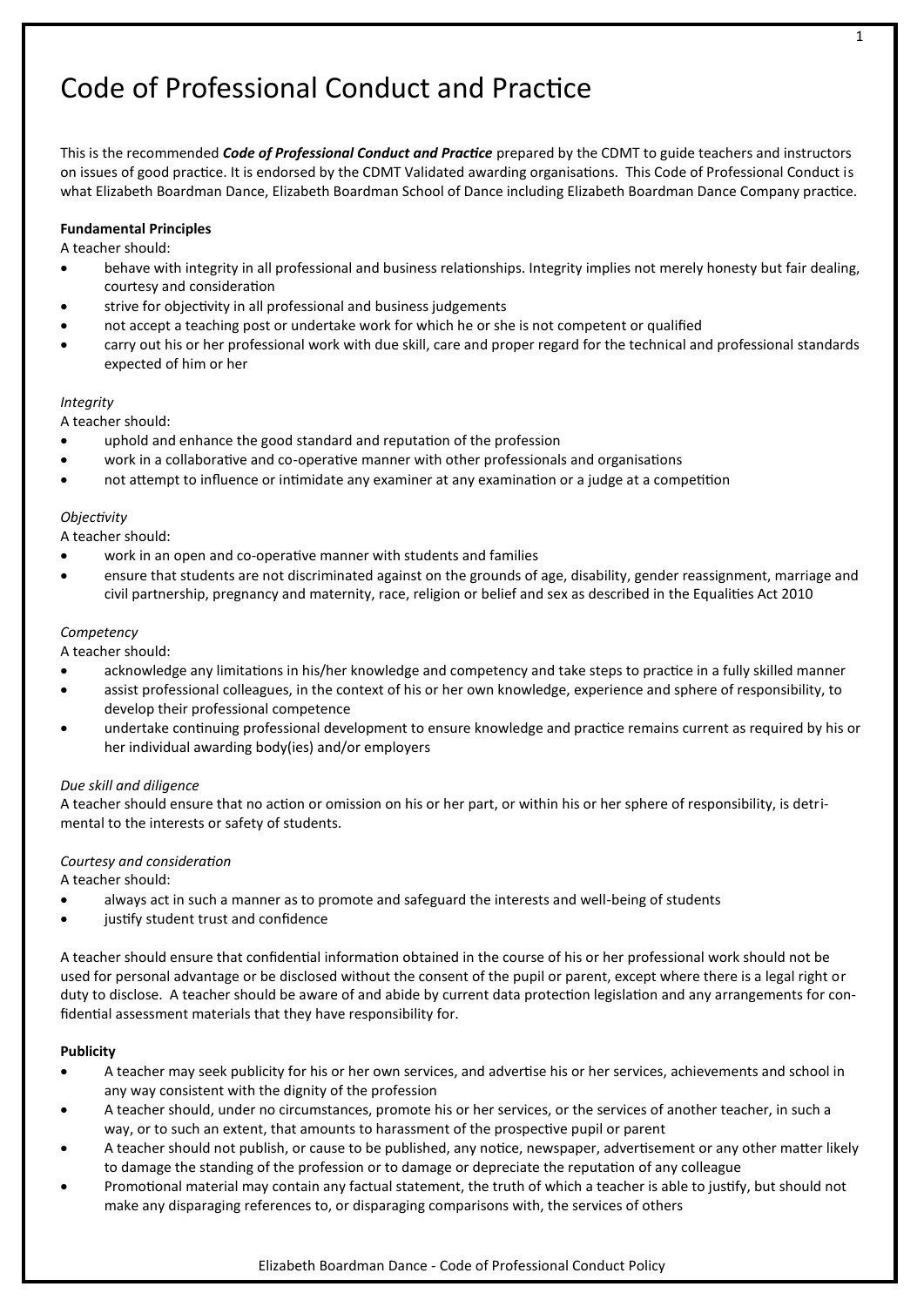#### $\mathfrak{p}$

#### **Teaching names**

- A teacher may teach under whatever name or title he or she sees fit
- A teaching name should not be misleading
- A teacher should not use any title, description or designatory letters to which he or she is not entitled

#### **Statutory requirements**

A teacher should:

- comply with all statutory requirements affecting health and safety at work
- ensure the provision of adequate public/products liability insurance and employer liability insurance
- comply with all the statutory requirements affecting the running of the business, including registration of names, income tax, value added tax and any other matter required by law
- ensure that he or she is in accordance with the law with regard to copyright, recording, public performance and other matters concerning printed matter and recorded music related to their work
- be aware of and where required comply with legislation protecting children and vulnerable adults

#### **Health and Safety**

A teacher should:

- ensure that classes are of a size appropriate to the levels and techniques being taught and the space being used. Students in each class should be of compatible age and/or standard be aware of developments in Child Protection legislation and undertake DBS disclosure as required
- ensure that teaching facilities are adequately maintained and provide:
	- suitable flooring appropriate to the techniques and disciplines taught, with a clean, safe surface; to minimise therisk of injury;
	- adequate heating levels and ventilation; suitable, secure and safe area for changing
- abide by Health and Safety statutory legislation requirements, understand his or her responsibility in case of a medical emergency and keep records in an accident book
- ensure that all fire regulations are displayed and adhered to

#### **Data Protection**

A teacher should behave in accordance with sound data protection principles; currently these are the eight data protection principles of The Data Protection Act 1998. These principles are summarised in **Appendix A**.

**Standards of good practice** for the relationship between teacher and student for principals of performing arts schools, studio principals and individual teachers should:

- have written, clearly defined aims and objectives setting out the broad goals to be achieved by the individual or school. A similar set of objectives will be stated which outline the benefits a pupil can expect to receive through the teaching staff's conscientious implementation of them. A teacher should have a written health and injury prevention and child protection policy
- employ teaching staff with experience and qualifications appropriate to the levels and techniques to be taught. Student teachers should be trained and supervised to ensure maintenance of the school's teaching standards
- conform to sound business practice
- apply appropriate teaching aims and assessment procedures to students
- ensure that students and families have ample opportunity to communicate with their teachers
- use adequate and flexible teaching skills to create a productive learning environment

#### Individual teachers will:

- encourage communication between student and him/herself and other students
- communicate a love of the performing arts and encourage the art of dance, drama and musical theatre
- demonstrate professional attitudes, including punctuality, reliability and responsible care of students
- develop self-discipline and self motivation in the students
- transmit general concepts of movement in addition to those of a particular styles and disciplines
- develop in the students an appreciation of the characteristic style of each specific discipline taught
- recognise and develop each student's potential and offer appropriate guidance for further progress
- recognise physical differences and limitations and different learning styles, modifying the teaching and seeking advice where necessary. The teaching, choreography and directing must be anatomically safe, and physical corrections must be attempted in a careful and sensitive manner
- uphold the rules of their awarding organisation as applicable